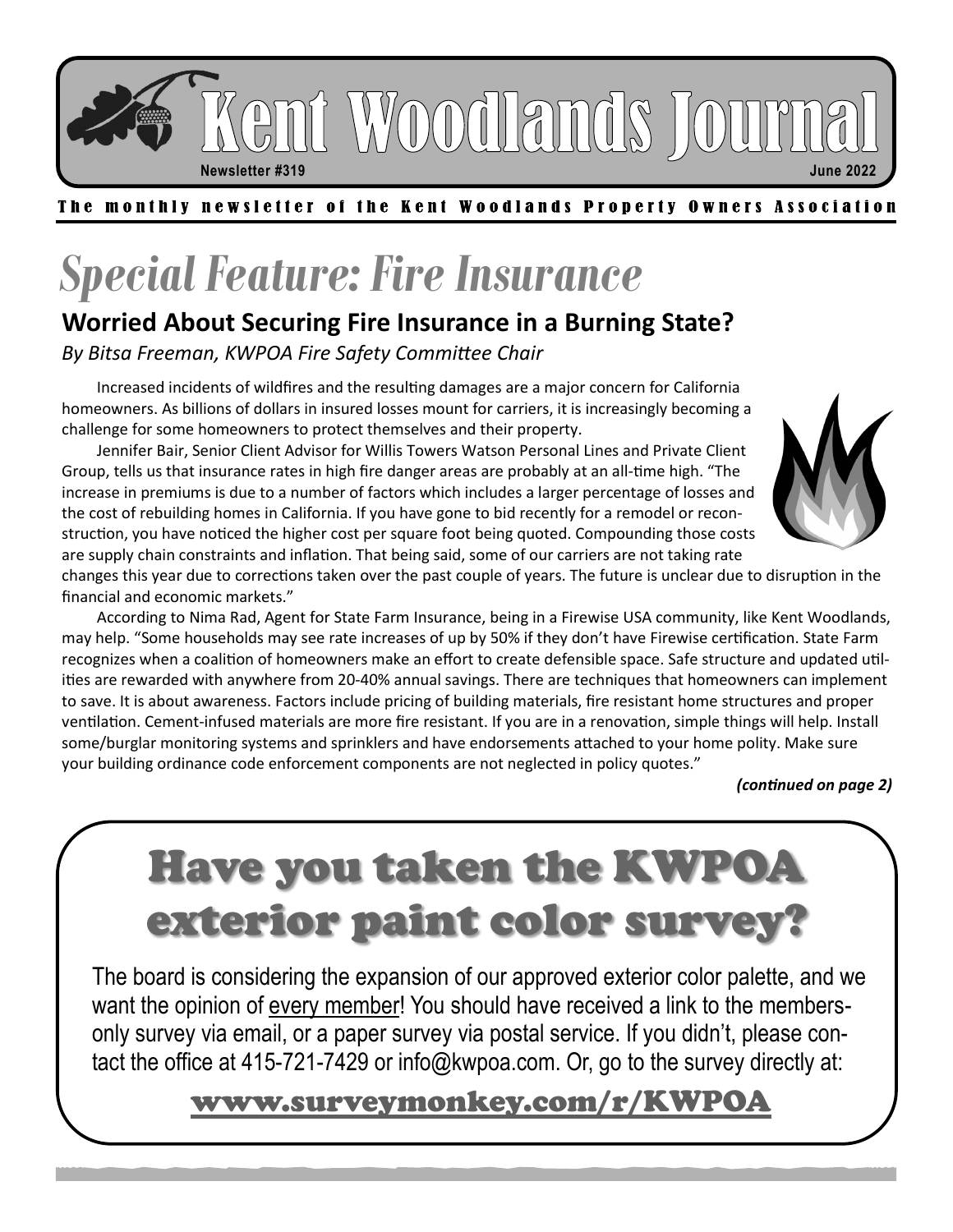## *Fire Insurance (continued)*

Jennifer also pointed out that the California Insurance Commissioner affects policies. "The Commissioner straddles a line between protecting insureds while also trying to entice desired carriers to write the state of California – goals often at odds with one another. The state Division of Insurance (DOI) created the 'Fair Plan' as a solution for homeowners who are without options. They also increased the Total Insured Value (TIV) of a home from \$1.5 million to \$3 million. Nevertheless, they also have requirements to minimize the state's financial risks, such as proof the home is being properly maintained. The DOI continues to take action against unscrupulous brokers and agents, which often includes jail time and making financial reparations. The last few years have been extremely painful for a majority of insureds.

Nima advises that Insurance Commissioner Ricardo Lara recently announced new regulations to improve wildfire safety and drive down the cost of insurance. Proposed regulations incorporate the "Safer from Wildfires" framework to protect existing homes and communities. The regulations, which could be in effect by summer 2022, will require insurance companies to factor consumers' wildfire safety actions into their pricing of coverage. They also will provide consumers with transparency about their "wildfire risk score" that insurance companies assign to properties.

Insurance Commissioner Lara stated that "with more Californians rolling up their sleeves and reaching into their own pockets to protect their homes and businesses, insurance pricing must reflect their efforts…my new regulations will help encourage a competitive insurance market for all by putting safety first and driving down costs for consumers."

To counter the tightening insurance market, Jennifer offered some suggestions for homeowners to improve the chances of their home being insured: First of all, don't delay. Call your insurance broker right away so they have time to shop the market. Also, seek admitted coverage first (carriers licensed to write in California); If not available, there are many good non-admitted options (carriers not licensed in California) as carriers are adding Excess and Surplus (E&S) lines to their repertoire to meet demand. Finally – and always of urgent concern in Kent Woodlands – be sure that you maintain the defensible space around your home and avoid (or remove) easily ignitable trees and shrubs in order to meet the carrier's requirements.

**— Bitsa Freeman, Fire Safety Chair**

# FIRE SAFETY

### **Recap of Fire Safe Marin's Ember Stomp Festival**

If you didn't have the opportunity to make it to this year's event, you must attend next year's. It featured fire agencies throughout Marin, public land agencies, UC Master Gardeners, Fire Safe Marin, CERT, Red Cross, and Halter Project. Fire product vendors also had booths and demos available with home-hardening products. Huge bonus: kid's games, professional storytellers, amazing live music from folk to jazz, food trucks, goats and first responder therapy dogs.

One of the booths that was of particular interest was the Halter Project. For anyone not familiar with them, they are a grass roots organization that provides top notch animal evacuation training to members of the community and first responders for times of emergencies and natural disasters. For an evacuation package and additional information on first responder "animal" disaster trainer please



check them out. Having as many people trained and available to assist people AND animals in a time of crisis is vital and deeply rewarding. Do you have a plan for your animals? Now is the time to prepare:

*[www.halterproject.org/](https://www.halterproject.org/) [readymarin.org/get](https://readymarin.org/get-ready/ready-pets/)-ready/ready-pets/ [www.ready.gov/pets](https://www.ready.gov/pets)*

**— Heather Hill, Hazard Mitigation Specialist**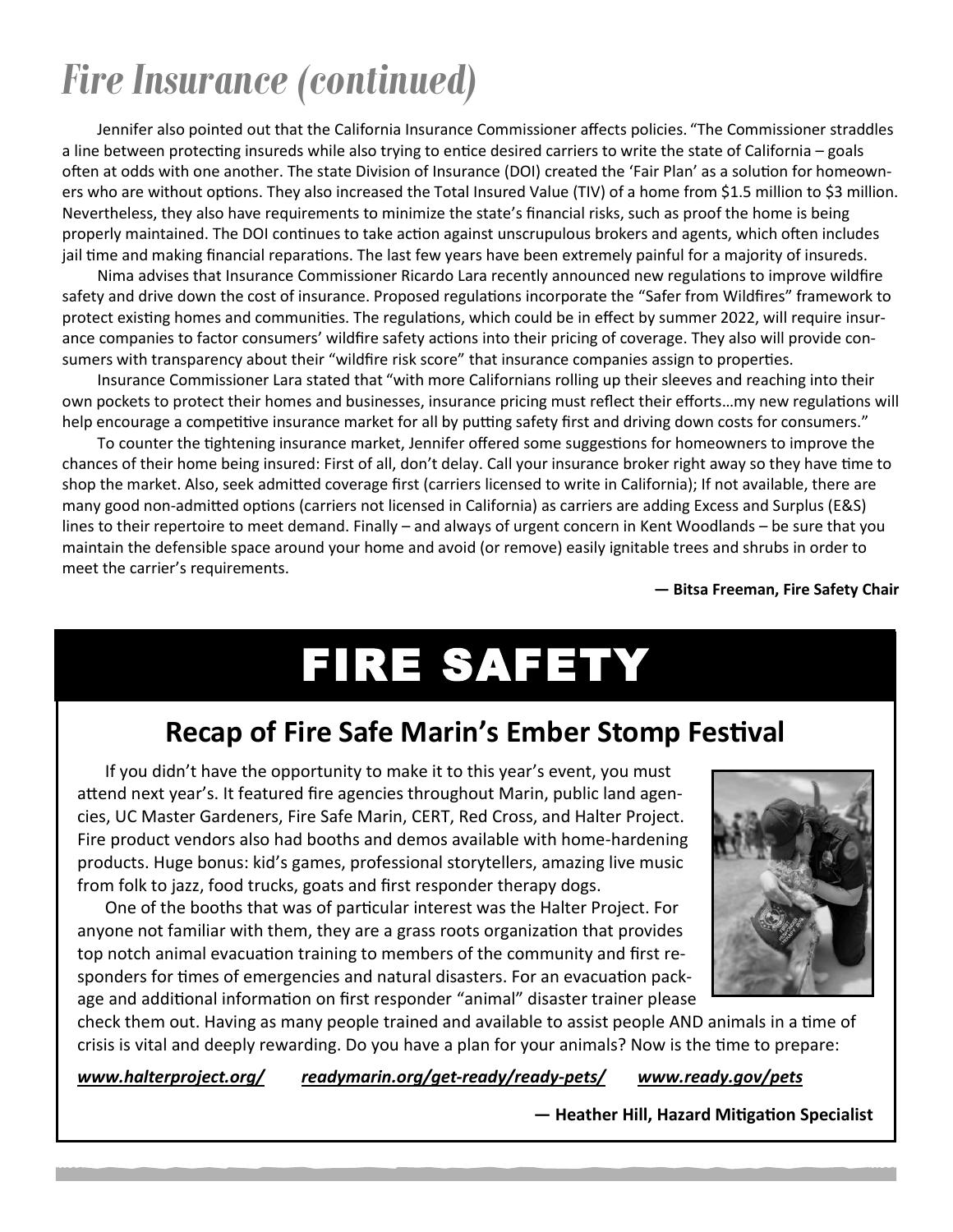### **Architectural Applications: June 2022**

**Please note:** This newsletter is your **official notice** from the KWPOA regarding property improvements submitted for approval by the Architectural Committee. Please review this section very carefully as some planned development may affect you. Note that Architectural Committee actions are not final until ratified by the Board of Directors.

### *THIS MONTH'S ARCHITECTURAL REVIEW MEETING IS June 14, 2022*

**Important Notice:** Due to the ongoing Covid-19 situation, AC meetings will be held via video- or teleconference until further notice. Please email **[mbarber@kwpoa.com](mailto:mbarber@kwpoa.com)** for participation instructions. As this situation continues, it may be necessary to reschedule or change the format of AC meetings. Please consult the KWPOA event calendar at kwpoa.com for any meeting changes.

| <b>Applicant</b>                                                 | <b>Property Address</b> | <b>Category/Project Description</b>          |
|------------------------------------------------------------------|-------------------------|----------------------------------------------|
| <b>New Applications for June</b>                                 |                         |                                              |
| Panagotacos                                                      | 644 Goodhill            | C-4 Significant Change in Appearance         |
| Newbold                                                          | 14 Fern Way             | C-5 Substantial Remodel                      |
| Slaugh/Farmer                                                    | 101 Crown               | C-3 Preliminary Review                       |
| Wilka                                                            | 108 Woodland            | C-8 View Restoration                         |
| Epstein                                                          | 314 Evergreen           | C-11 Slide remediation                       |
| <b>Applications Approved in May</b>                              |                         |                                              |
| Agarwal/Ostrem                                                   | 4 Orchard Way           | C-13 Applications Resulting from Enforcement |
| <b>Busalacchi</b>                                                | 129 Crown               | C-11 Slide Remediation                       |
| <b>Open Enforcements</b>                                         |                         |                                              |
| 14 Madrone (enforcement on hold)                                 |                         |                                              |
| 421 Crown (enforcement on hold)                                  |                         |                                              |
| 111 Idlewood                                                     |                         |                                              |
| <b>Exempt and Administratively Approved Applications</b><br>None |                         |                                              |

**ARCHITECTURAL COMMITTEE MEMBERS:** Julie Johnson (Chair), Ann Peckenpaugh Becker (Board Representative), Bruce Raabe, Cori Snyder Schuman, Tom Nicholson

**AC COORDINATOR:** Michael Barber [\(mbarber@kwpoa.com\)](mailto:mbarber@kwpoa.com)

**MEETINGS:** Held monthly via teleconference. To be noticed in the newsletter and placed on the agenda, COMPLETE applications must be received by the 21<sup>st</sup> of the preceding month (or the Friday prior if the 21<sup>st</sup> falls on a weekend or holiday). All calls concerning Architectural Committee matters should be directed to Michael Barber at the KWPOA office at 415-721-7429 or via email at **[mbarber@kwpoa.com](mailto:mbarber@kwpoa.com)**. Materials and applications may be mailed to P.O. Box 404, Kentfield 94914, or delivered to the office by appointment only.